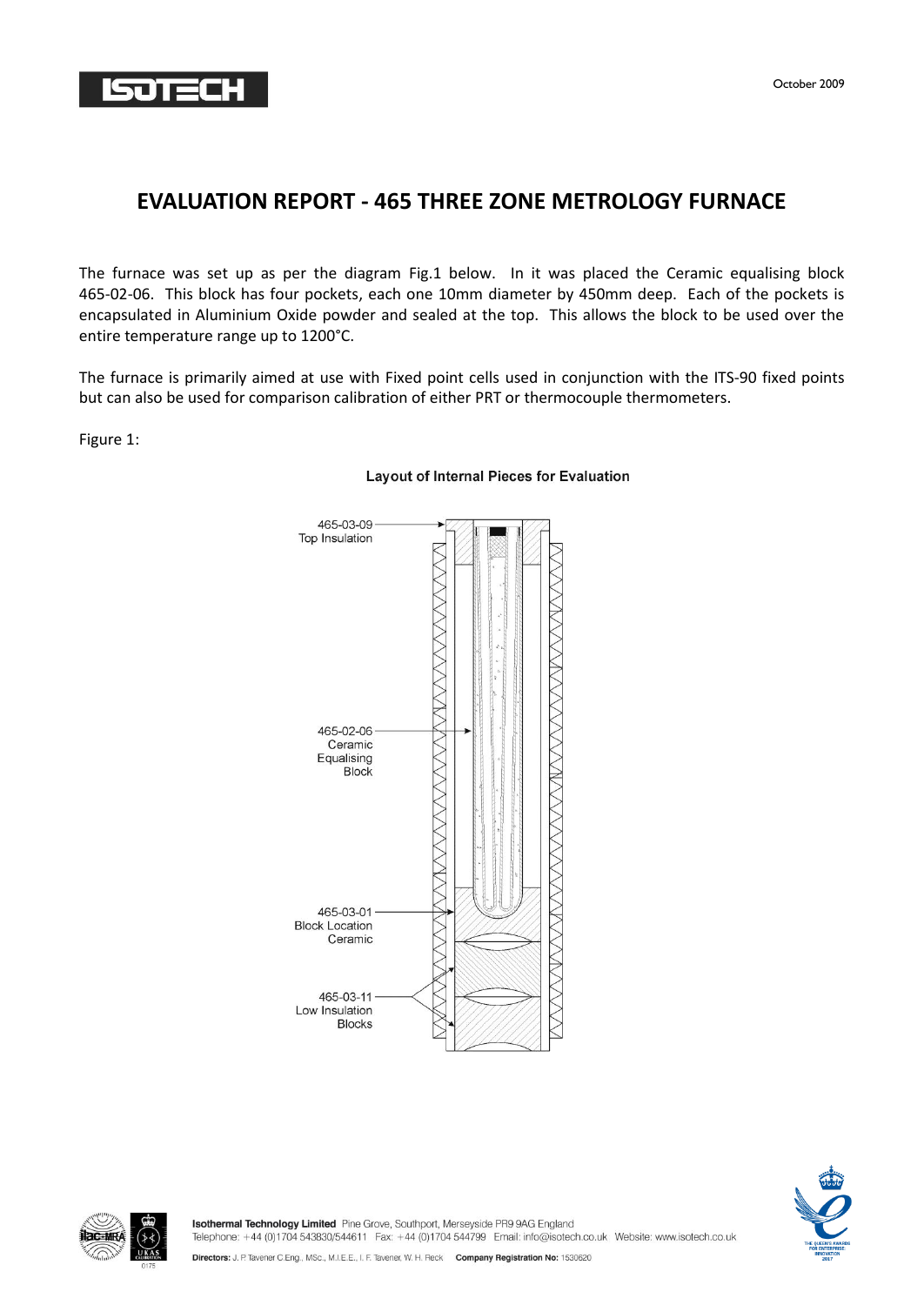

Table of results:

| Temperature (°C) | <b>Stability</b><br>30 mins | <b>Stability</b><br>60 mins | Radial<br><b>Uniformity</b> | Axial<br><b>Uniformity</b> | <b>Thermometers</b><br>used for survey |
|------------------|-----------------------------|-----------------------------|-----------------------------|----------------------------|----------------------------------------|
| 200              | ±0.002                      | ± 0.003                     | 0.019                       |                            | 2 x 909L 100Ω                          |
| 400              | ±0.001                      | ± 0.003                     | 0.086                       | --------                   | 2 x 909L 100Ω                          |
| 600              | ±0.005                      | ± 0.005                     | 0.129                       | 0.052                      | $2 \times 909$ L $100\Omega$           |
| 800              | ±0.018                      | ± 0.022                     | 0.095                       | -------                    | 2 x 1600 (Type R)                      |
| 1000             | ±0.036                      | ± 0.039                     | 0.194                       | -------                    | 2 x 1600 (Type R)                      |
| 1200             | ±0.043                      | ± 0.048                     | 0.228                       | -------                    | 2 x 1600 (Type R)                      |

## **Heat up and cool down times**

Set point ramp rate set to 4.5°C/min Single 1600 Type R Thermocouple (unsheathed) inside ceramic equalising block. microK serial number: 08/PO77 Water cooling on the top panel was enabled for the test.

**Warm up:** Ambient to 1100°C